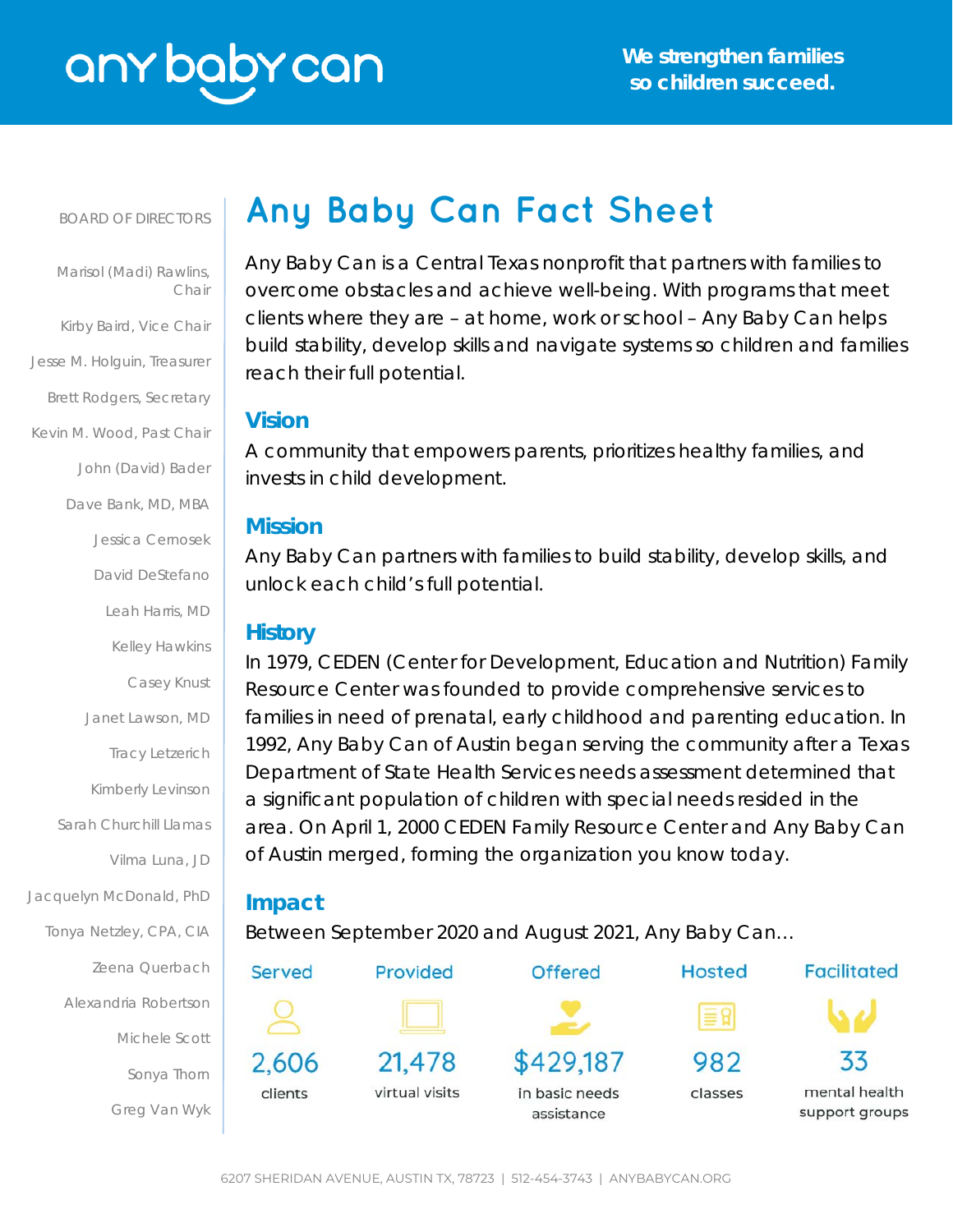# any baby can

# **Who We Serve**

- Children with cancer and other medical needs
- Children with developmental delays
- Expecting parents and parents of young children
- Moms and dads seeking parenting classes

# **What We Do**

Any Baby Can provides child development, family health and parent support services in Austin and surrounding counties.

# **Guidance for First-Time Moms**

#### **Nurse-Family Partnership**

Any Baby Can provides first-time mothers and their family with a free, personal nurse to bring answers, guidance and confidence to this transitional stage in life, all in the comfort of your home.

*Any Baby Can is a proud provider of Nurse-Family Partnership®.*

# **Parenting and Childbirth Classes**

# **Family Education Program**

Any Baby Can provides family-centered and trauma-informed classes that increase positive parenting behaviors such as a parent's sense of self-worth, attachment, empowerment and appropriate disciplinary practices.

*Any Baby Can is a proud provider of the Nurturing Parenting Program®.*

# **Child Development**

# **Early Childhood Intervention**

Any Baby Can provides Early Childhood Intervention services that support families as they learn how to help their children reach their full potential. We offer occupational therapy, physical therapy, speech therapy, specialized skills training and medical case management, all in the comfort of your home.

*Any Baby Can is a proud provider of Early Childhood Intervention (ECI) services.*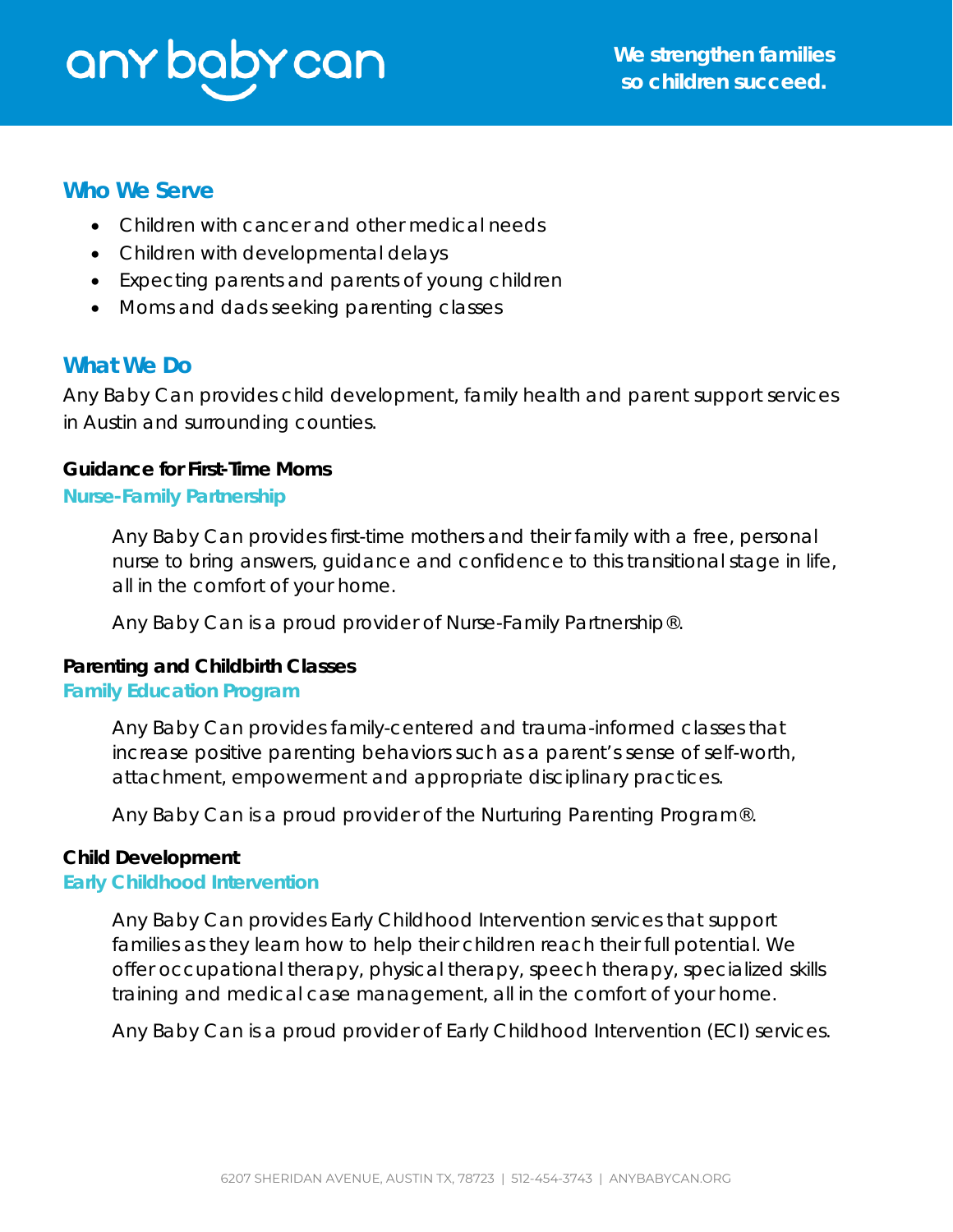#### **In-Home Parent Education**

#### **Healthy and Fair Start**

Any Baby Can empowers parents to promote optimal early development. Inhome visits with a Certified Parent Educator encourage bonding and attachment, prepare kids for school, and connect families to resources in the community and to each other.

*Any Baby Can is a Blue Ribbon Affiliate of the Parents as Teachers® Program.*

#### **Medical Case Management**

#### **CARE and Candlelighters**

Any Baby Can provides resources, hope, and respite to families with children who have special healthcare needs or are coping with cancer. Together, we create an effective advocacy team to support the entire family as they meet the challenges ahead.

#### **Auditory Services**

#### **Children's Hearing Aid Texas**

Any Baby Can provides financial assistance and service coordination for auditory services and hearing aids for kids with hearing loss.

# **Counseling and Support Groups**

#### **No Estás Solo**

Any Baby Can offers counseling to help children and families develop skills in communication, problem solving, conflict resolution and self-advocacy.

#### **Basic Needs**

#### **Family Support Services**

Families enrolled in one of Any Baby Can's programs may qualify for support services including case management and financial assistance with basic needs like rent, utilities, medical equipment and transportation.